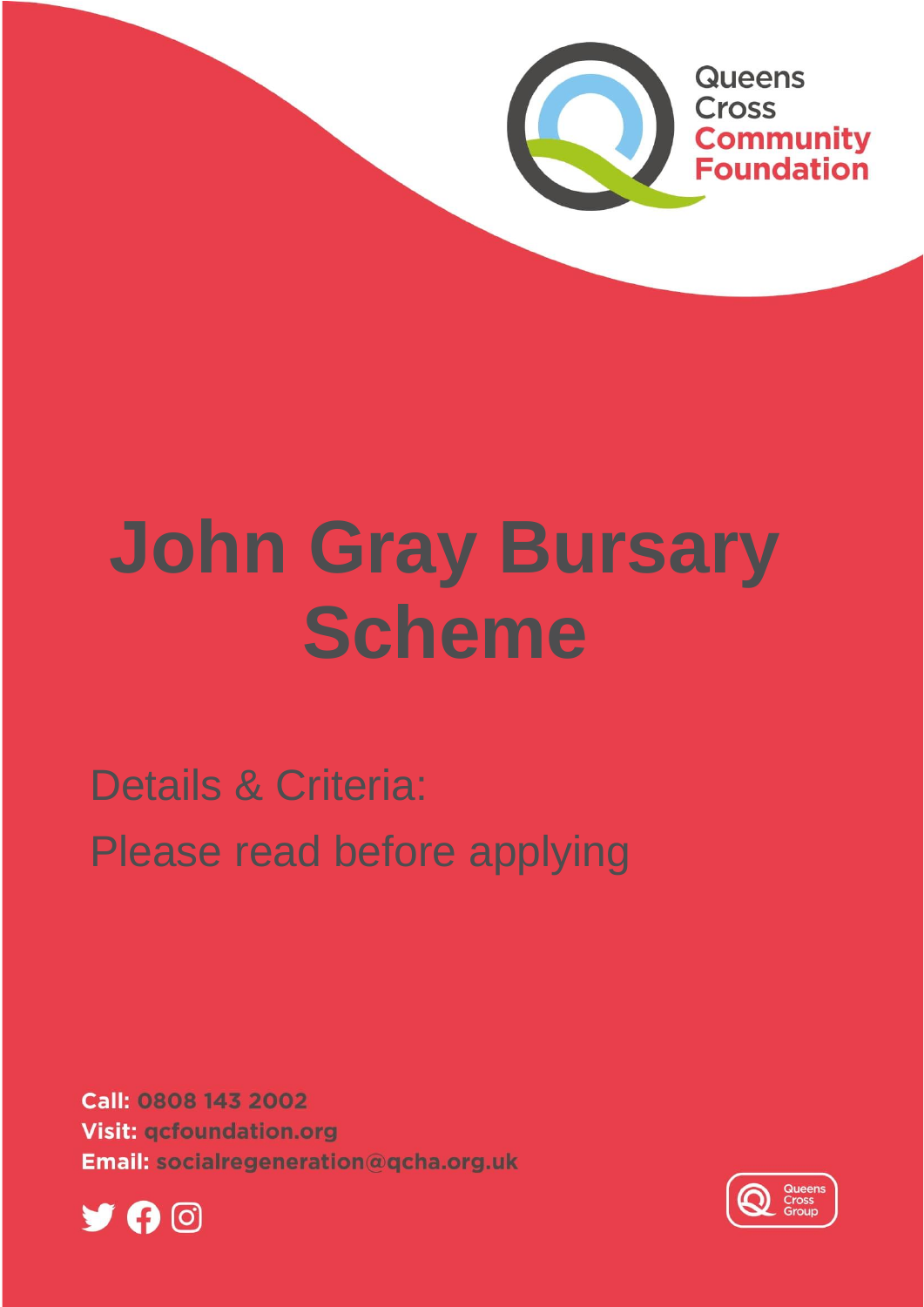### **Information about the John Gray Bursary**

The John Gray Bursary is a grant operated by the Queens Cross Community Foundation. Residents living in the Queens Cross area of operation can apply for help to support them during their studies at College or University. The John Gray Bursary has been introduced as part of a range of measures to challenge poverty by helping people access educational opportunities.

#### **Who can apply?**

Applicants must reside permanently with the Queens Cross Housing Association area of operation. This means students should be either living in their own tenancy in the Queens Cross area or living in their parental home in the Queens Cross area.

Applicants must have an offer to study either full time or part time at college or university **or** already be enrolled with a college or university.

Students who have moved to Glasgow and who are living in student accommodation **are not** eligible to apply.

#### **What is the Queens Cross area of operation?**

Our area of operation extends from the city centre at Dundasvale up to Possilpark in the north of the city. Our area also includes Woodside, Firhill Road and Maryhill Road between St George's Cross and Queen Margaret Drive. If in doubt, please check with us.

#### **Do I need to be a Queens Cross Tenant?**

No. Any resident living in the Queens Cross area of operation can apply.

# **How much can I apply for?**

The bursary will be set at £2,000 per academic year for a full time student or £1,000 per academic year for a part time student. The bursary will be awarded for one year only. However previous applicants can re-apply during their studies and their application will be considered.

#### **When can I apply?**

Applications must be received by the  $30<sup>th</sup>$  of June. Applicants will find out the outcome of their application by the end of August.

Awards will generally be paid in 4 instalments during the academic year: September, November, January and March.

#### **What can I use the bursary for?**

The purpose of the bursary is to support you with costs you will face during your studies. You can use your bursary to pay for things like: books, equipment, travel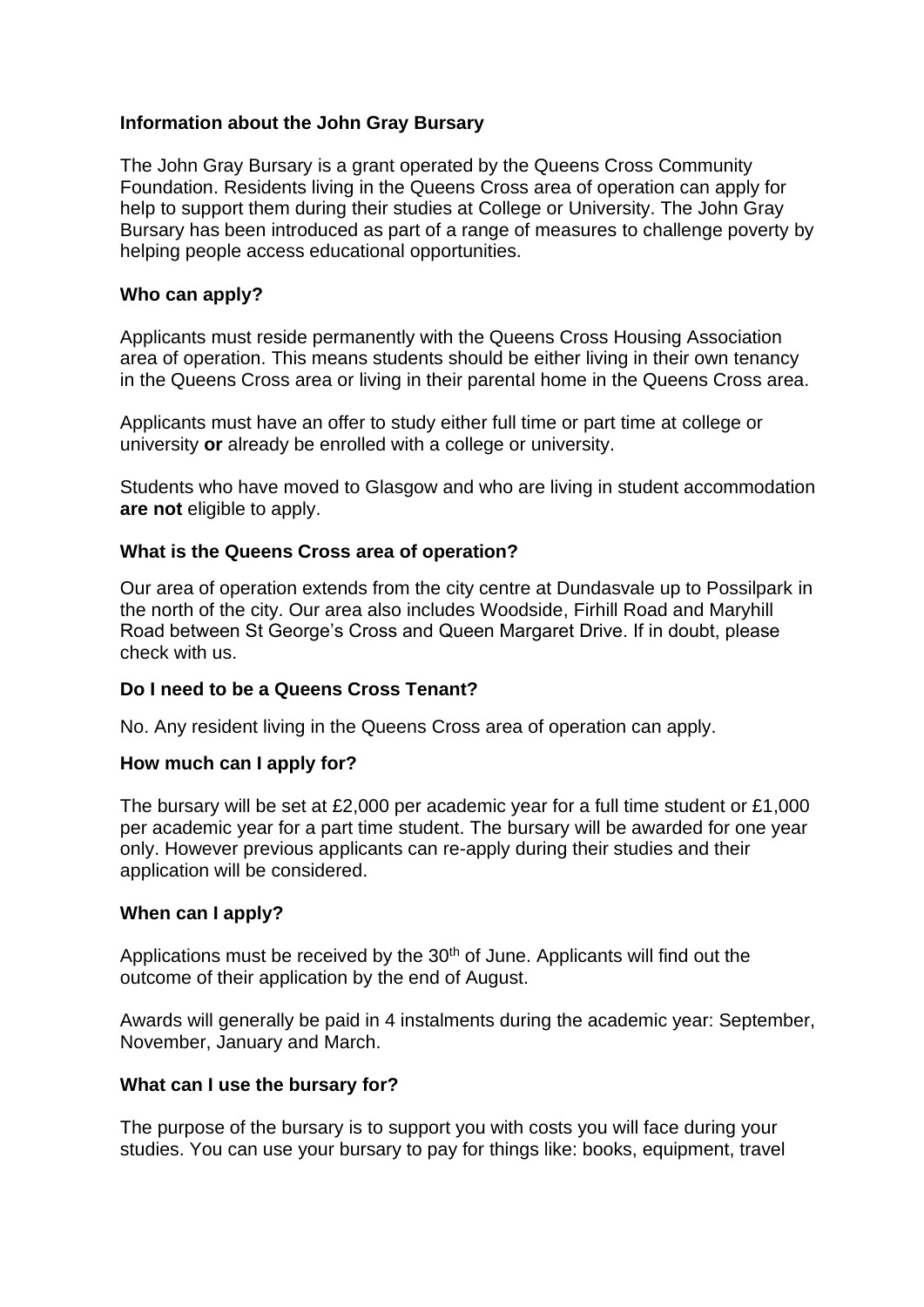costs, childcare or other living costs. The bursary is a grant and does not need to be paid back.

#### **How will you decide who gets funded?**

Each year we can only support a small number of applicants, this means we aim to support the applicants who will benefit the most from our financial support. Please complete every section in the online application form, we need this to assess your application. We ask questions about your individual circumstances, including your financial situation and household composition. It is important that you answer these so the panel can assess your situation. The panel is made up of staff and board members. Applications are anonymized before going to the board.

#### **Tell us what difference the bursary would make for you**

We ask this question to help the panel decide which awards could have the greatest impact. Use this space to tell us the difference getting a bursary would make for you.

#### **Will the bursary affect applications for SAAS or Housing Benefit?**

The bursary is a charitable donation and will not affect eligibility for SAAS Funding or housing benefit.

#### **Who was John Gray?**

John Gray was a former chairperson and longstanding board member of Queens Cross Housing Association and supporter of the Garscube Community Foundation, now known as the Queens Cross Community Foundation.

John was an elected member (City Councillor) for over 40 years. He was involved in one of the City's first initiatives to create a strategy to tackle multiple deprivation and was motivated to fight poverty and inequality. John promoted the development of youth and community work in Glasgow and favoured practical and "common sense" ways to help young people.

The bursary scheme is our practical response to the challenging financial situation many face in our communities and this scheme is aimed at helping people who are actively pursing opportunities which could improve their chances in life.

#### **How can I apply?**

Complete an online application form, click [here](https://forms.office.com/Pages/ResponsePage.aspx?id=53OsN1vNykCo9UNGgKrSt5OUnDT06eJMg5o3Egvush1UMFJLQ1pYMU5PUVhCOEJINVlLNUlSTVVWVi4u) to go directly to the online form.

#### **Where does the money for the bursary scheme come from?**

The funds come from charitable donations from the companies that make up the Queens Cross Group: Queens Cross Factoring, Queens Cross Workspace, Queens Cross Community Foundation and Queens Cross Housing Association.